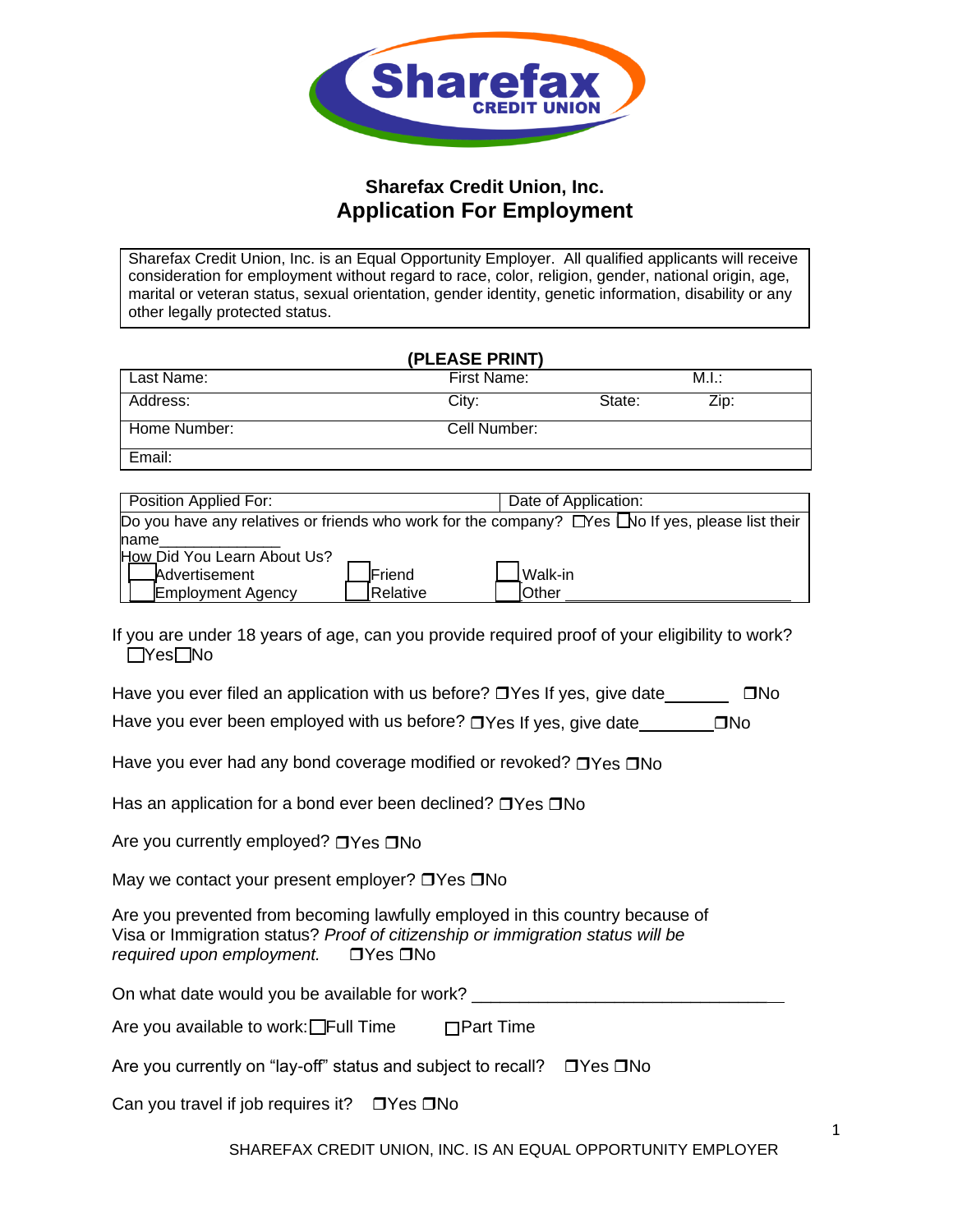

Have you ever been convicted of a crime (other than minor traffic violations) that has not been expunged, sealed, annulled, impounded, erased, eradicated, pardoned, or judicially dismissed?\* This includes any criminal conviction for which you paid a fine, even though you did not appear in court. It is not necessary to include any minor parking offenses or minor speeding violations; however, list all other non-parking, non-speeding convictions (for example, convictions for driving under the influence of alcohol).  $\Box$  Yes  $\Box$  No *\*Conviction will not necessarily disqualify applicants from employment.*

If yes, please explain

Note to Applicant: Are you able to perform the essential functions of the job for which you are applying, with or without a reasonable accommodation?  $\Box$  Yes  $\Box$  No

# **Employment Experience**

Sharefax Credit Union, Inc. is an Equal Opportunity Employer. All qualified applicants will receive consideration for employment without regard to race, color, religion, gender, national origin, age, marital or veteran status, sexual orientation, gender identity, genetic information, disability or any other legally protected status.

**\_\_\_\_\_\_\_\_\_\_\_\_\_\_\_\_\_\_\_\_\_\_\_\_\_\_\_\_\_\_\_\_\_\_\_\_\_\_\_\_\_\_\_\_\_\_\_\_\_\_\_\_\_\_\_\_\_\_\_\_\_\_\_\_\_\_\_\_\_\_\_\_\_\_\_\_\_\_\_\_**

| Employer:         | Dates Employed<br>(month and year) |  | Work Performed:     |
|-------------------|------------------------------------|--|---------------------|
| Address:          | From<br>To                         |  |                     |
| Telephone Number: |                                    |  |                     |
| Job Title:        |                                    |  | Reason for Leaving: |
| Supervisor:       |                                    |  |                     |
|                   |                                    |  |                     |

| Employer:         | Dates Employed<br>(month and year) |  | Work Performed:     |
|-------------------|------------------------------------|--|---------------------|
| Address:          | From<br>To                         |  |                     |
| Telephone Number: |                                    |  |                     |
| Job Title:        |                                    |  | Reason for Leaving: |
| Supervisor:       |                                    |  |                     |
|                   |                                    |  |                     |

| Employer:         | Dates Employed<br>(month and year) |  | Work Performed:     |
|-------------------|------------------------------------|--|---------------------|
| Address:          | From<br>To                         |  |                     |
| Telephone Number: |                                    |  |                     |
| Job Title:        |                                    |  | Reason for Leaving: |
| Supervisor:       |                                    |  |                     |
|                   |                                    |  |                     |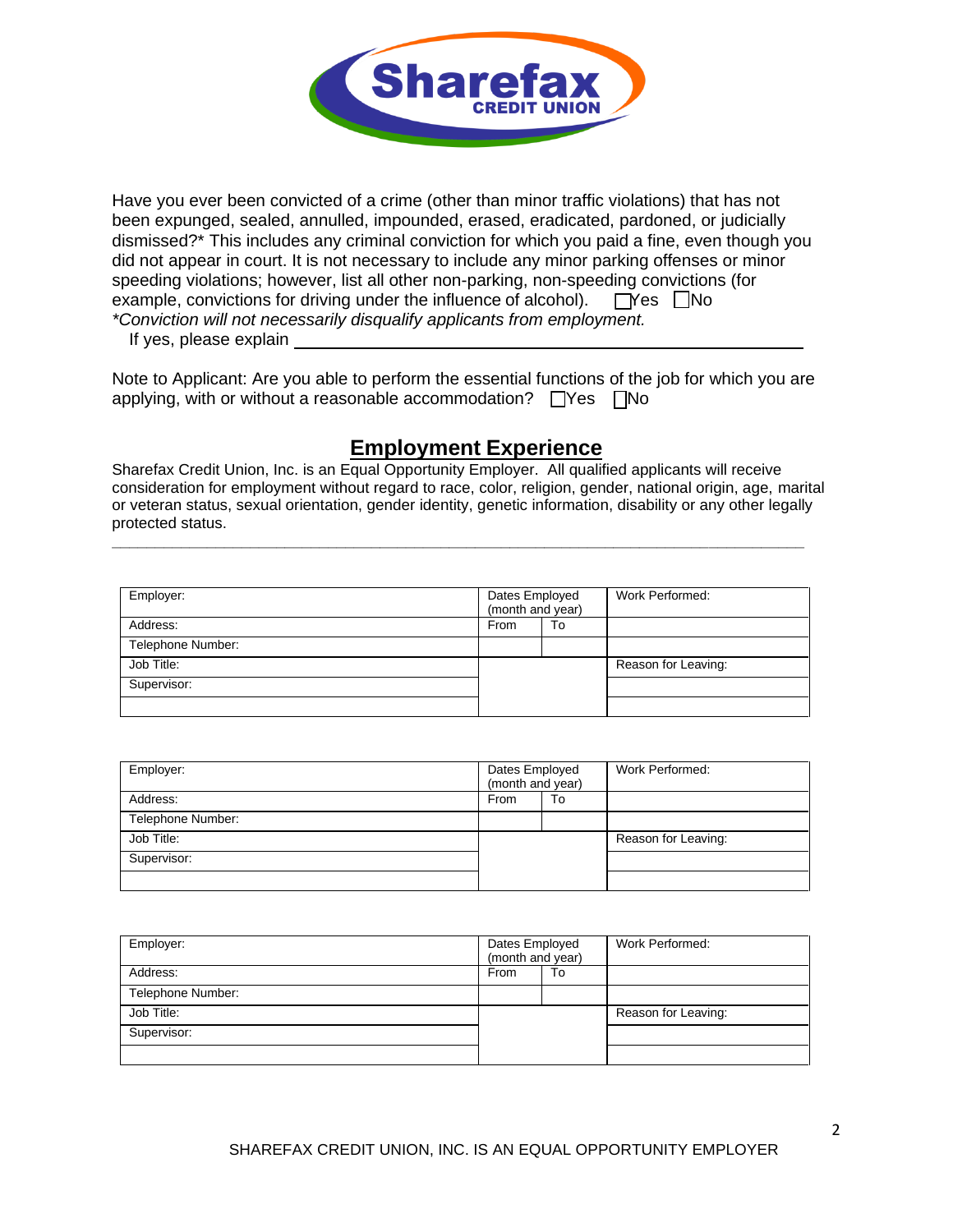

| Employer:         | Dates Employed<br>(month and year) |    | Work Performed:     |
|-------------------|------------------------------------|----|---------------------|
| Address:          | From                               | To |                     |
| Telephone Number: |                                    |    |                     |
| Job Title:        |                                    |    | Reason for Leaving: |
| Supervisor:       |                                    |    |                     |
|                   |                                    |    |                     |

If you need additional space, please continue on a separate sheet of paper.

List professional, trade, business or civic activities and offices held.

*You may exclude membership which would reveal gender, race, religion, national origin, age, ancestry, disability or other protected status.*

## **Education**

|                          | Name and Address of<br>School | Course of Study | Number of Years<br>Completed | Diploma/Degree |
|--------------------------|-------------------------------|-----------------|------------------------------|----------------|
| <b>High School</b>       |                               |                 |                              |                |
| Undergraduate<br>College |                               |                 |                              |                |
| Graduate<br>College      |                               |                 |                              |                |
| Other (Specify)          |                               |                 |                              |                |

Specialized Training- Describe any specialized training, apprenticeship, skills and extra-curricular activities acquired from school or the United States Military: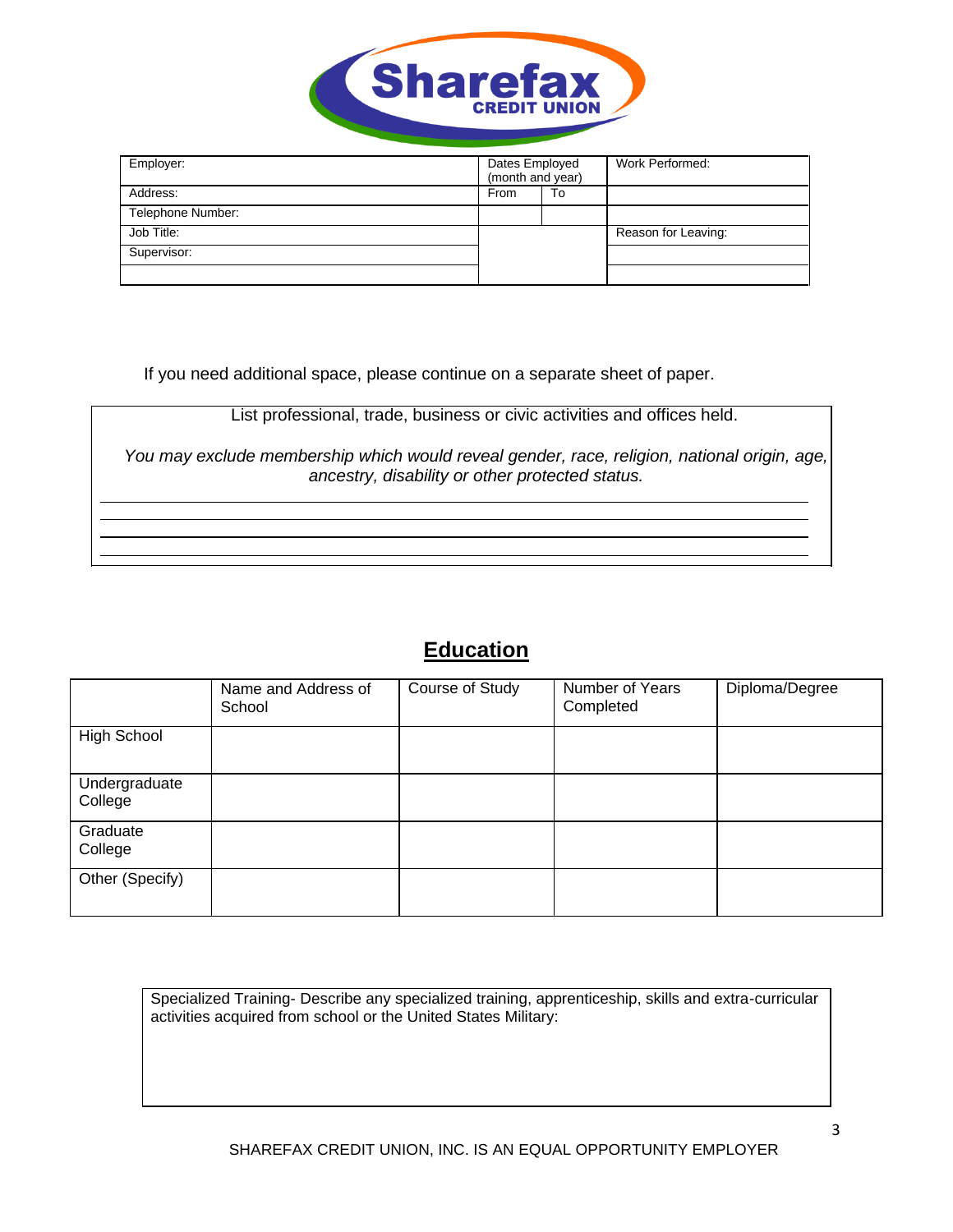

Other Qualifications- Summarize special job related skills and qualifications acquired from employment or other experience:

Computer Skills- List software programs in which you are proficient:

Other- State any additional information you feel may be helpful to us in considering your application:

## **References**

| Name:        | Phone # |
|--------------|---------|
|              |         |
|              | Email:  |
|              |         |
| Organization | Title   |
|              |         |
|              |         |
| Name:        | Phone # |
|              |         |
|              | Email:  |
| Organization | Title   |
|              |         |
|              |         |
| Name:        | Phone # |
|              |         |
|              | Email:  |
| Organization | Title   |
|              |         |
|              |         |
|              |         |